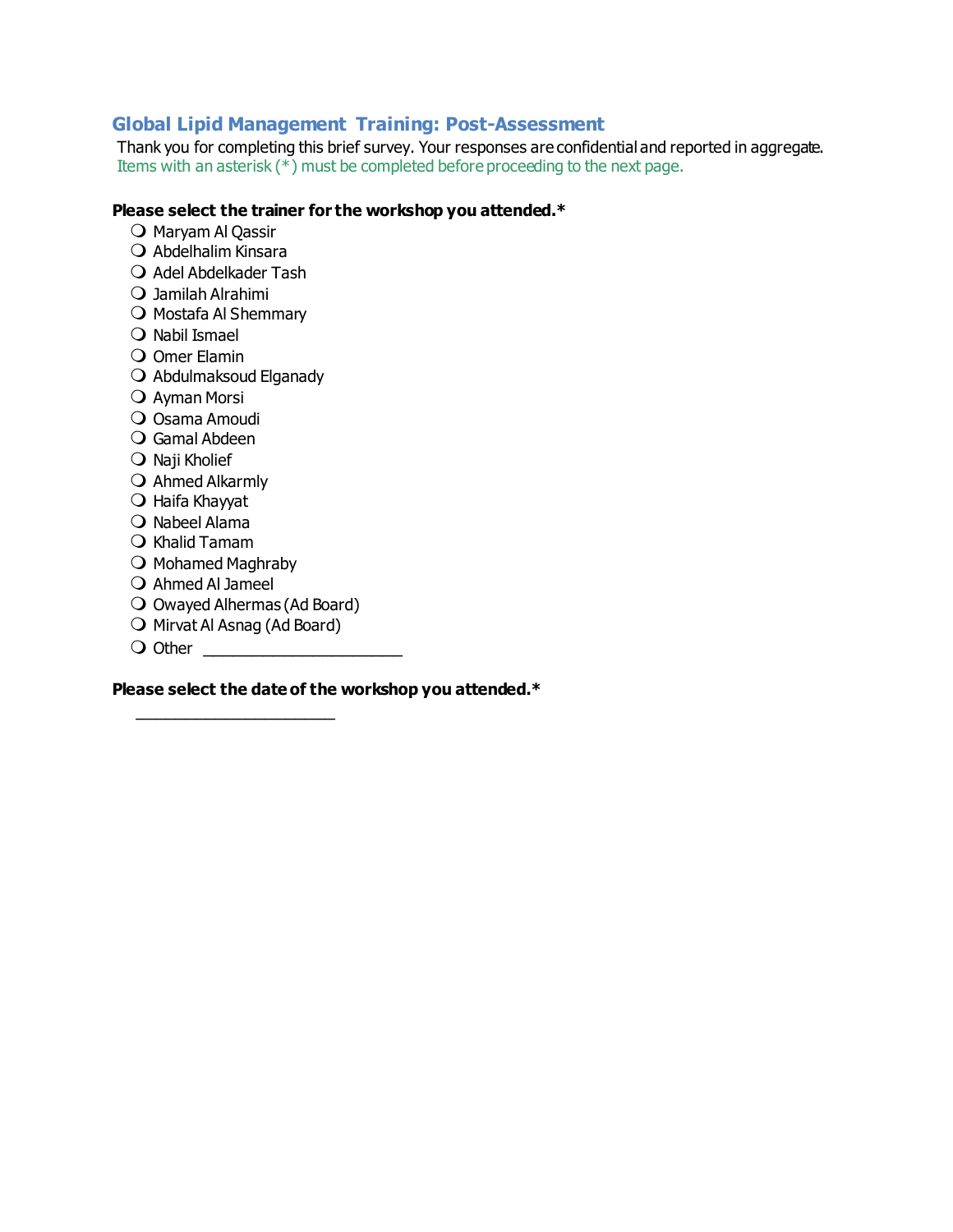# **Participant Information**

| 1. Profession*                                                                                    |
|---------------------------------------------------------------------------------------------------|
| $\bigcirc$ CNS                                                                                    |
| $O$ MD/DO                                                                                         |
| Q NP                                                                                              |
| O PA                                                                                              |
| O Pharmacist<br>$Q$ PhD                                                                           |
| $\bigcirc$ RN                                                                                     |
| $\bigcirc$ Tech                                                                                   |
| $\bigcirc$ Other                                                                                  |
|                                                                                                   |
| 2. Specialty*                                                                                     |
| O Adult Cardiology                                                                                |
| O Pediatric Cardiology                                                                            |
| $\bigcirc$ CV Surgery                                                                             |
| O Family/General Practice                                                                         |
| O Internal Medicine                                                                               |
| $\bigcirc$ Pharmacology                                                                           |
| $\bigcirc$ Radiology                                                                              |
|                                                                                                   |
| 3. Current Practice Setting* (Select all that apply.)                                             |
| $\Box$ Public Hospital                                                                            |
| $\Box$ Private Hospital                                                                           |
| Primary Care Private Practice                                                                     |
| $\Box$ Community Health Center                                                                    |
| Medical School/University                                                                         |
| $\Box$ Other                                                                                      |
|                                                                                                   |
| 4. Years of Experience in Cardiology*                                                             |
| $\bigcirc$ 0 to 5 years                                                                           |
| $\bigcirc$ 6 to 10 years                                                                          |
| $\bigcirc$ 11 to 20 years<br>$\bigcirc$ 21 to 30 years                                            |
|                                                                                                   |
| $\bigcirc$ 31+ years                                                                              |
| 5. On average, how many patients requiring lipid management do you provide care to in a<br>week?* |

(If not applicable, enter 0 in the text box.)

Patients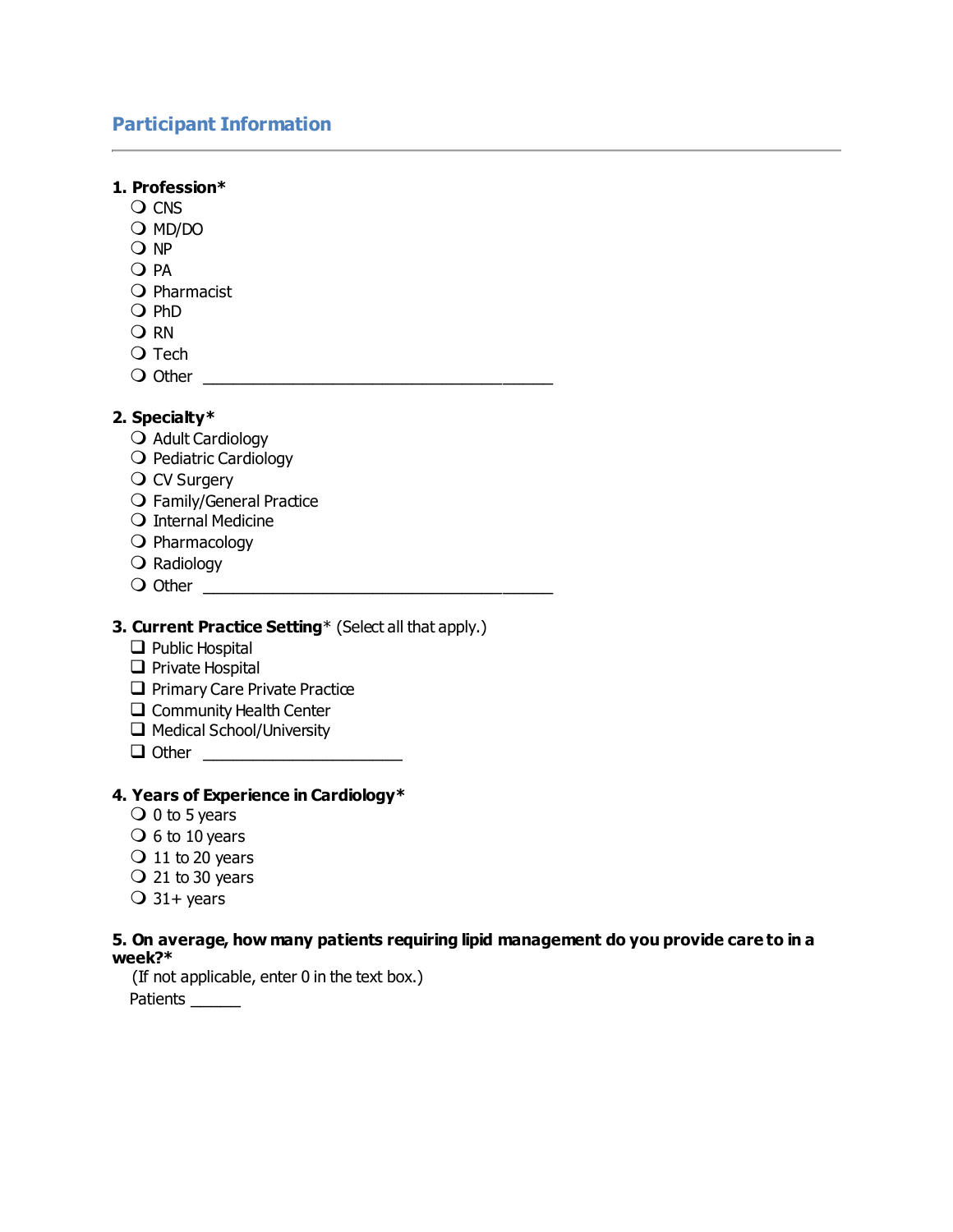## **6. Rate your current ability to do the following:\***

|                                                                                                                | Very<br>Poor | Poor | Fair | Good | Verv<br>Good |
|----------------------------------------------------------------------------------------------------------------|--------------|------|------|------|--------------|
| Demonstrate proficiency in lipid risk assessment,<br>evaluation and management including high-risk<br>patients | $\Omega$     |      |      |      |              |

## **7. Indicate your level of agreement with the following statements about the course.\***

|                                                                          | Strongly<br>Disagree | Disagree Neutral |     | Agree | Strongly<br>Agree | N/A |
|--------------------------------------------------------------------------|----------------------|------------------|-----|-------|-------------------|-----|
| I found the topics relevant to my<br>practice/program.                   | $\Omega$             |                  |     |       |                   |     |
| The instructor presented concepts and<br>techniques clearly.             |                      |                  |     |       |                   |     |
| Appropriate time was allocated for active<br>learning and practice.      |                      | ⌒                | ∩ ⁄ |       |                   |     |
| The instructor provided relevant guidance<br>and feedback.               |                      | ∩ ∕              |     |       |                   |     |
| The instructor provided a positive,<br>interactive learning environment. | $\left( \right)$     |                  |     |       |                   |     |
| Learning from this course will enhance my<br>professional effectiveness. |                      | ு                | ∩ ∕ |       | ∩ ∕               |     |
| Overall, I am satisfied with this course.                                |                      |                  |     |       |                   |     |

## **8. Please provide constructive feedback about the course instructor.**

## \_\_\_\_\_\_\_\_\_\_\_\_\_\_\_\_\_\_\_\_\_\_\_\_\_\_\_\_\_\_\_\_\_\_\_\_\_\_\_\_\_\_\_\_\_\_\_\_\_\_\_\_\_\_\_\_\_\_\_\_\_\_ \_\_\_\_\_\_\_\_\_\_\_\_\_\_\_\_\_\_\_\_\_\_\_\_\_\_\_\_\_\_\_\_\_\_\_\_\_\_\_\_\_\_\_\_\_\_\_\_\_\_\_\_\_\_\_\_\_\_\_\_\_\_

\_\_\_\_\_\_\_\_\_\_\_\_\_\_\_\_\_\_\_\_\_\_\_\_\_\_\_\_\_\_\_\_\_\_\_\_\_\_\_\_\_\_\_\_\_\_\_\_\_\_\_\_\_\_\_\_\_\_\_\_\_\_

## **9. Select the practice improvement you plan to implement as a result of attending this course.\***

 $\bigcirc$  I will improve my ability to identify residual risk of hyperdyslipidemia

 $\bigcirc$  I will improve my ability to differentiate those patients that would benefit from PCSK9 inhibitor therapy

Other \_\_\_\_\_\_\_\_\_\_\_\_\_\_\_\_\_\_\_\_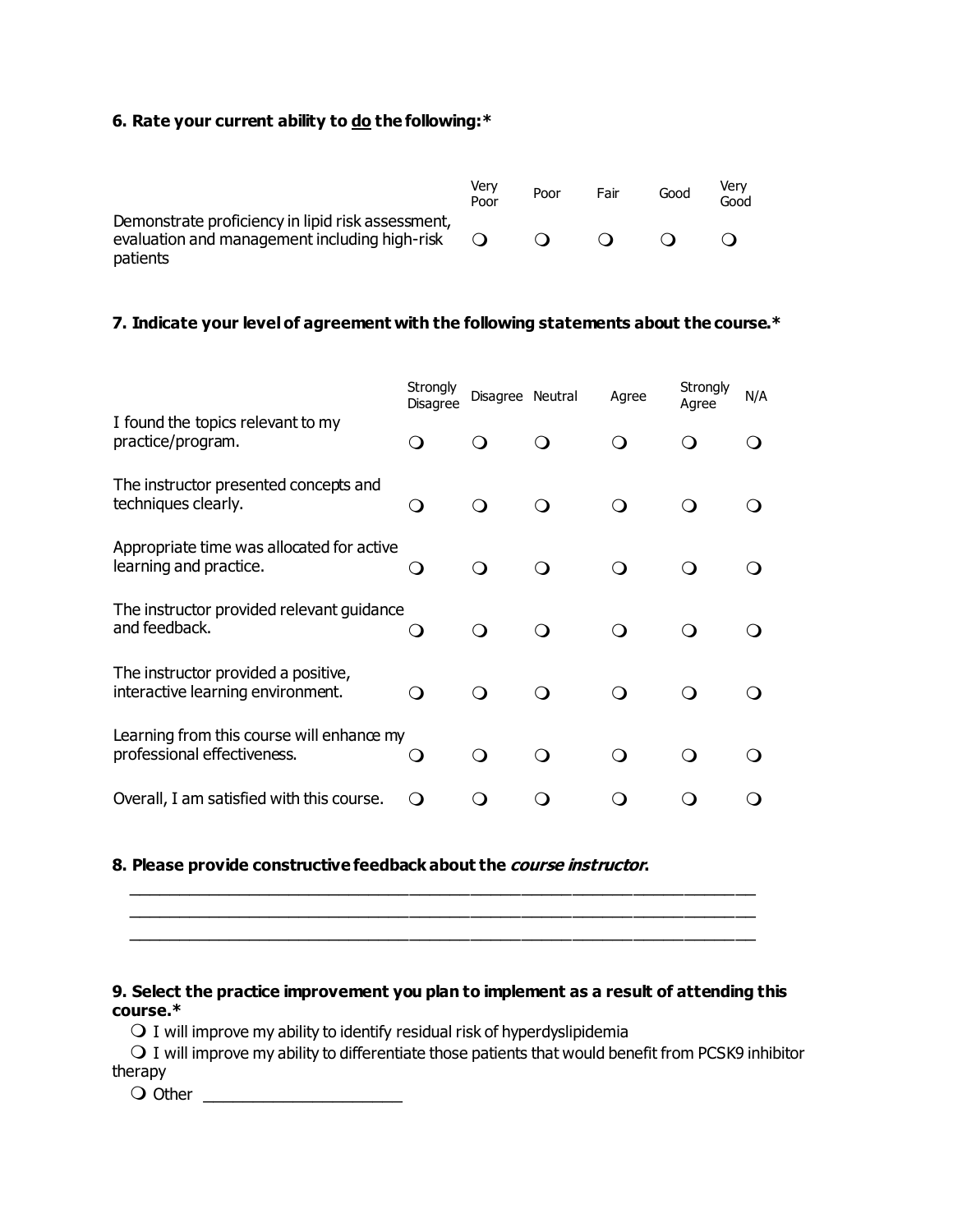## **10. What barriers might impact your progress toward continued practice improvements?\***

(Select all that apply)

- ❑ Budget constraints
- $\Box$  Competing priorities/time constraints
- $\Box$  Lack of leadership support
- $\Box$  Lack of staff to assist (personnel constraints)
- $\Box$  Low personal priority
- $\Box$  Need for additional education/training
- ❑ Organizational/structural challenges
- ❑ Patient non-compliance
- ❑ No barriers expected
- ❑ Other \_\_\_\_\_\_\_\_\_\_\_\_\_\_\_\_\_\_\_\_\_\_\_\_\_\_\_\_\_\_\_\_\_\_\_

❑ N/A

## **11. What educational strategies or resources would help you achieve the intended improvements in your practice?\***

 \_\_\_\_\_\_\_\_\_\_\_\_\_\_\_\_\_\_\_\_\_\_\_\_\_\_\_\_\_\_\_\_\_\_\_\_\_\_\_\_\_\_\_\_\_\_\_\_\_\_\_\_\_\_\_\_\_\_\_\_\_\_ \_\_\_\_\_\_\_\_\_\_\_\_\_\_\_\_\_\_\_\_\_\_\_\_\_\_\_\_\_\_\_\_\_\_\_\_\_\_\_\_\_\_\_\_\_\_\_\_\_\_\_\_\_\_\_\_\_\_\_\_\_\_ \_\_\_\_\_\_\_\_\_\_\_\_\_\_\_\_\_\_\_\_\_\_\_\_\_\_\_\_\_\_\_\_\_\_\_\_\_\_\_\_\_\_\_\_\_\_\_\_\_\_\_\_\_\_\_\_\_\_\_\_\_\_

## **12. Please provide any general feedback about the lipid management course.**

 \_\_\_\_\_\_\_\_\_\_\_\_\_\_\_\_\_\_\_\_\_\_\_\_\_\_\_\_\_\_\_\_\_\_\_\_\_\_\_\_\_\_\_\_\_\_\_\_\_\_\_\_\_\_\_\_\_\_\_\_\_\_ \_\_\_\_\_\_\_\_\_\_\_\_\_\_\_\_\_\_\_\_\_\_\_\_\_\_\_\_\_\_\_\_\_\_\_\_\_\_\_\_\_\_\_\_\_\_\_\_\_\_\_\_\_\_\_\_\_\_\_\_\_\_ \_\_\_\_\_\_\_\_\_\_\_\_\_\_\_\_\_\_\_\_\_\_\_\_\_\_\_\_\_\_\_\_\_\_\_\_\_\_\_\_\_\_\_\_\_\_\_\_\_\_\_\_\_\_\_\_\_\_\_\_\_\_

## **Decision-Making Questions**

The following questions are designed to help you and the faculty gauge your current understanding of key concepts related to the clinical content. Responses are confidential and reported in aggregate.

Your overall results will be provided to you on the next page

## **1. Which ONE of the following statements regarding the mechanism of action of PCSK9 inihibitors is CORRECT?**

 $\bigcirc$  A) Reduced hepatic production of LDL-C by inhibition of ATP citrate lyase

O B) Increased LDL receptor (LDLR) surface density via increase in LDLR recycling and reduced LDLR degradation

 $\overline{Q}$  C) PCSK9 inhibitor binding to circulating LDL particle to prevent binding to LDLR

 $\bigcirc$  D) Binds to LDLR to prevent uptake of circulating LDL particles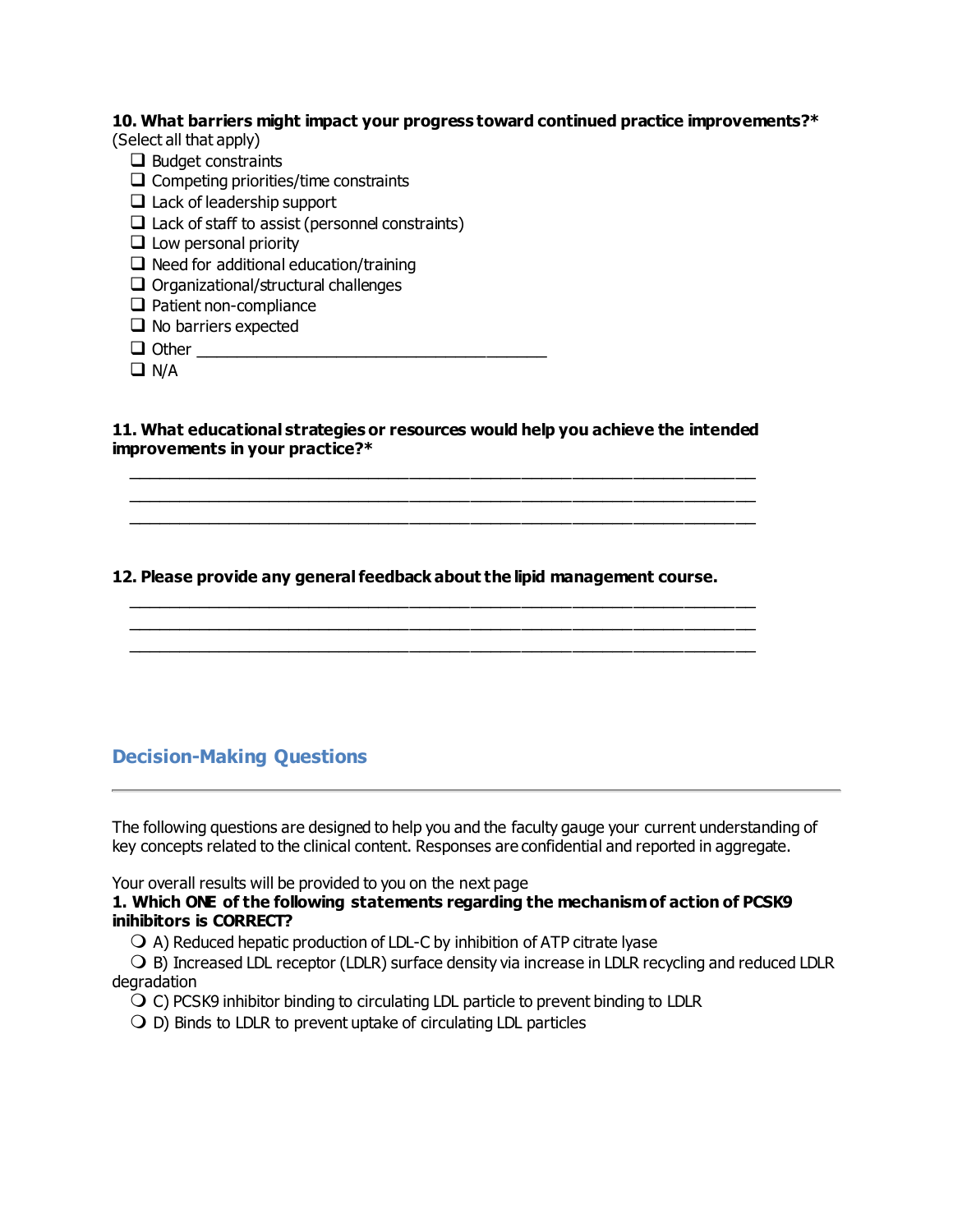## **2. Which ONE of the following patient groups have randomized control trial (RCT) evidence of cardiovascular outcomes benefits with PSCK9 inhibitors added to maximally tolerated statin therapy?**

 $\bigcirc$  A) Acute coronary syndrome and history of heart failure with reduced ejection fraction

 $\bigcirc$  B) Diabetes with Stage 3b chronic kidney disease

 $\overline{O}$  C) Acute coronary syndrome and clinical ASCVD with high-risk features

D) Clinical ASCVD and history of heart failure with preserved ejection fraction

## **3. Which ONE of the following statements regarding the efficacy of LDL-C lowering with PCSK9 inhibitors is CORRECT?**

 $\bigcirc$  A) LDL-C lowering efficacy is similar across patient groups, dietary patterns, and baseline lipid lowering therapy.

 $\bigcirc$  B) LDL-C lowering efficacy is greatest in high-risk patients with diabetes

 $\overline{Q}$  C) LDL-C lowering efficacy is reduced in patients with elevated Lp(a)

D) LDL-C lowering efficacy is enhanced in patients with homozygous familial hypercholesterolemia

## **4. Which ONE of the following is CORRECT regarding the safety of PCSK9 inhibitors?**

 $\bigcirc$  A) Patients with prediabetes have increased risk of new onset diabetes.

 $\bigcirc$  B) There is a modest increase in risk of elevated hepatic transaminases which used in combination with high intensity statin therapy.

C) There is no increase in symptoms of cognitive dysfunction in RCTs of PCSK9 inhbitors.

 D) Patients with history of statin intolerance have increased risk of recurrent myalgias with PSCK9 inhibitors.

**5.** A 68-year-old man with history of PCI of mid-LAD due to angina in 2012 presents with NSTEMI. At cardiac catheterization he is found to have 90% obstruction of proximal RCA and 50% stenosis of OM1. He had discontinued tobacco use following his previous PCI, but recently resumed 1/2 pack of cigarettes daily. He has well-controlled diabetes with most recent A1c of 6.6%. He has ankle brachial index of 0.8 but is not limited by claudication.

His current medications include aspirin 81 mg daily, clopidogrel 75 mg daily, metoprolol succinate 50 mg daily, lisinopril 5 mg daily, metformin 750 mg twice daily, and atorvastatin 40 g daily.

His most recent lipid panel on atorvastatin 40 mg shows total cholesterol 151 mg/dl ( mmol/L), HDL-C 38 mg/dL ( mmol/L), LDL-C 108 mg/dL ( mmol/L), and triglycerides 125 mg/dL ( mmol/L). The patient has achieved 38% lowering of LDL-C from baseline.

## **According to the ACC Expert Consensus Decision Pathway on the Role of Non-statin Therapies, which ONE of the following modifications to therapy is indicated?**

 $\bigcirc$  A) No change in therapy is indicated as patient has achieved anticipated %LDL-C reduction with high-intensity statin therapy and LDL-C goal.

- $\bigcirc$  B) Reduce atorvastatin to 20 mg daily and add PCSK9 inhibitor.
- $\bigcirc$  C) Reduce atorvastatin to 20 mg daily and add ezetimibe.
- D) Continue current dose of statin and add either ezetimibe or PCSK9 inhibitor.